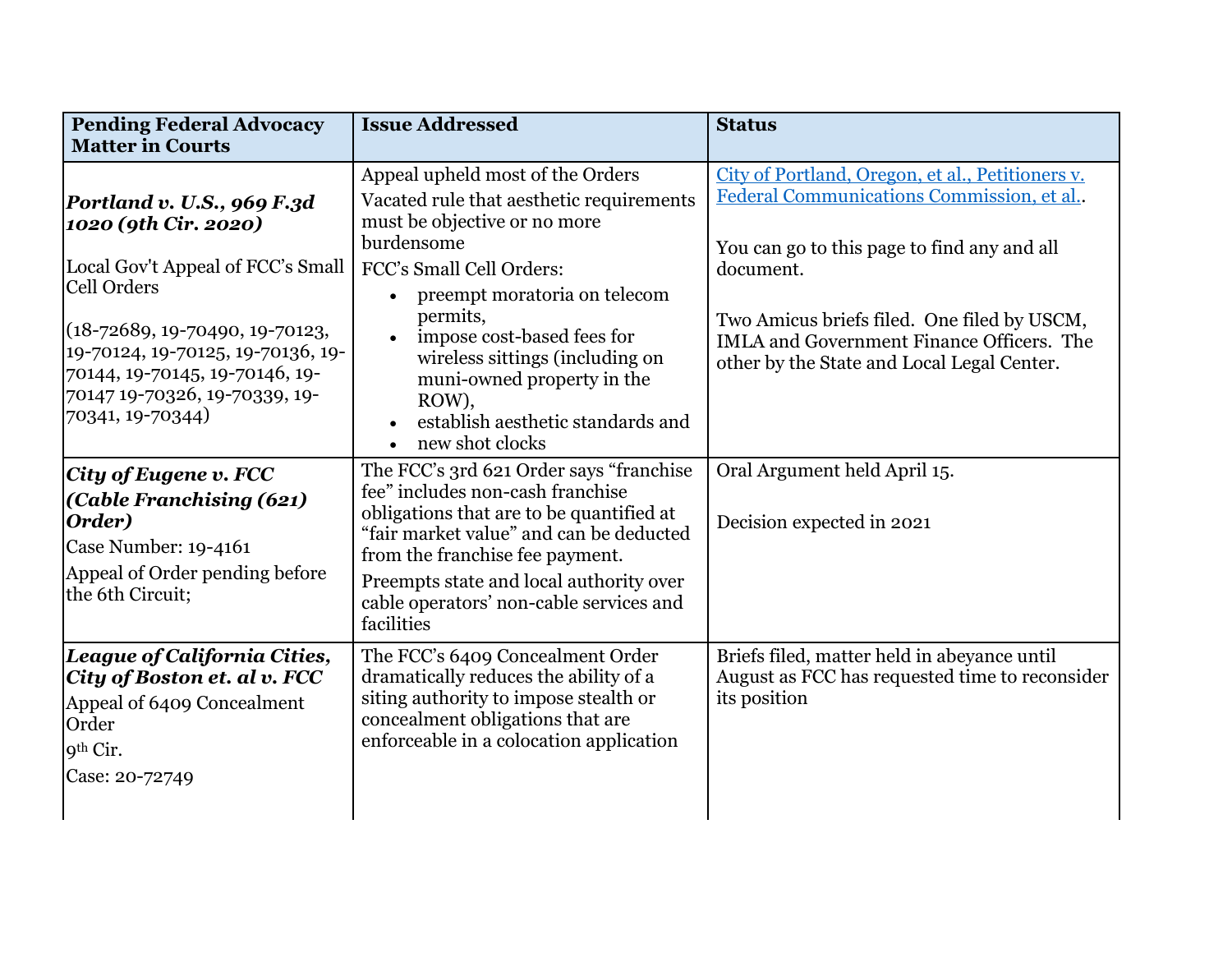| <b>Pending Federal Telecom</b><br><b>Issue at FCC</b>                                                                                                                             | <b>Status</b>                                                                                                                                                                                                                                                                                                                                                      | <b>Next Deadline/Hyperlink</b>                                                                                                       |
|-----------------------------------------------------------------------------------------------------------------------------------------------------------------------------------|--------------------------------------------------------------------------------------------------------------------------------------------------------------------------------------------------------------------------------------------------------------------------------------------------------------------------------------------------------------------|--------------------------------------------------------------------------------------------------------------------------------------|
| <b>6409 Site Expansion Order</b><br>(WT Docket No. 19-250)                                                                                                                        | FCC issued and order that would expand<br>a cell tower site outside of the rights-of-<br>way 30 feet on each side.                                                                                                                                                                                                                                                 | Awaiting decision by the FCC on<br>reconsideration request.<br>Filings complete.                                                     |
| Petition for Reconsideration at<br>the FCC.                                                                                                                                       | Local Gov't filed a Petition for<br>Reconsideration.                                                                                                                                                                                                                                                                                                               |                                                                                                                                      |
| <b>Emergency Broadband</b><br><b>Connectivity Fund</b><br>(WC Docket No. 20-445)<br>The \$3.4B Emergency Broadband<br>Benefit Program - Consolidated<br>Appropriations Act, 2021. | Eligible households may receive a<br>discount off the cost of broadband<br>service (up to \$50.00 per month and, on<br>Tribal lands, the monthly discount may<br>be up to \$75.00 per month) and certain<br>connected devices during an emergency<br>period relating to the COVID-19<br>pandemic. Participating providers can<br>be reimbursed for such discounts. | On February 25, 2021, the FCC adopted Report<br>and Order 21-29, officially establishing the<br>Emergency Broadband Benefit Program. |
| <b>E-Rate Public Notice</b><br><b>Close the Homework Gap</b><br><b>Fund</b><br>(WC Docket No. 21-31)                                                                              | \$7.17B Program is built on the existing<br>E-Rate program that provides<br>reimbursement of expenses associated<br>with bringing advanced services to<br>schools and librarians. Congress<br>expanded the program to allow funds to<br>be used to bring services to student,<br>faculty and library patrons at locations<br>other than schools or libraries.      | Comments due April 5<br>Replies April 23<br>Proposed Report and Order.                                                               |
| <b>Updating the FCC's Rule for</b><br><b>Over-the-Air Reception</b><br>Devices (OTARD)<br>WT Docket No. 19-71                                                                     | Jan. 7, 2021, FCC expanded its rules to<br>eliminate the primary purpose test used<br>to justify the deployment of an OTARD.<br>Likely to result in expanded access to<br>siting locations for the wireless industry.                                                                                                                                              | https://www.bbklaw.com/getmedia/73b32adb-<br>f81a-45ed-a6b3-ad2f68ba99d9/FCC-21-<br>10A1.pdf                                         |